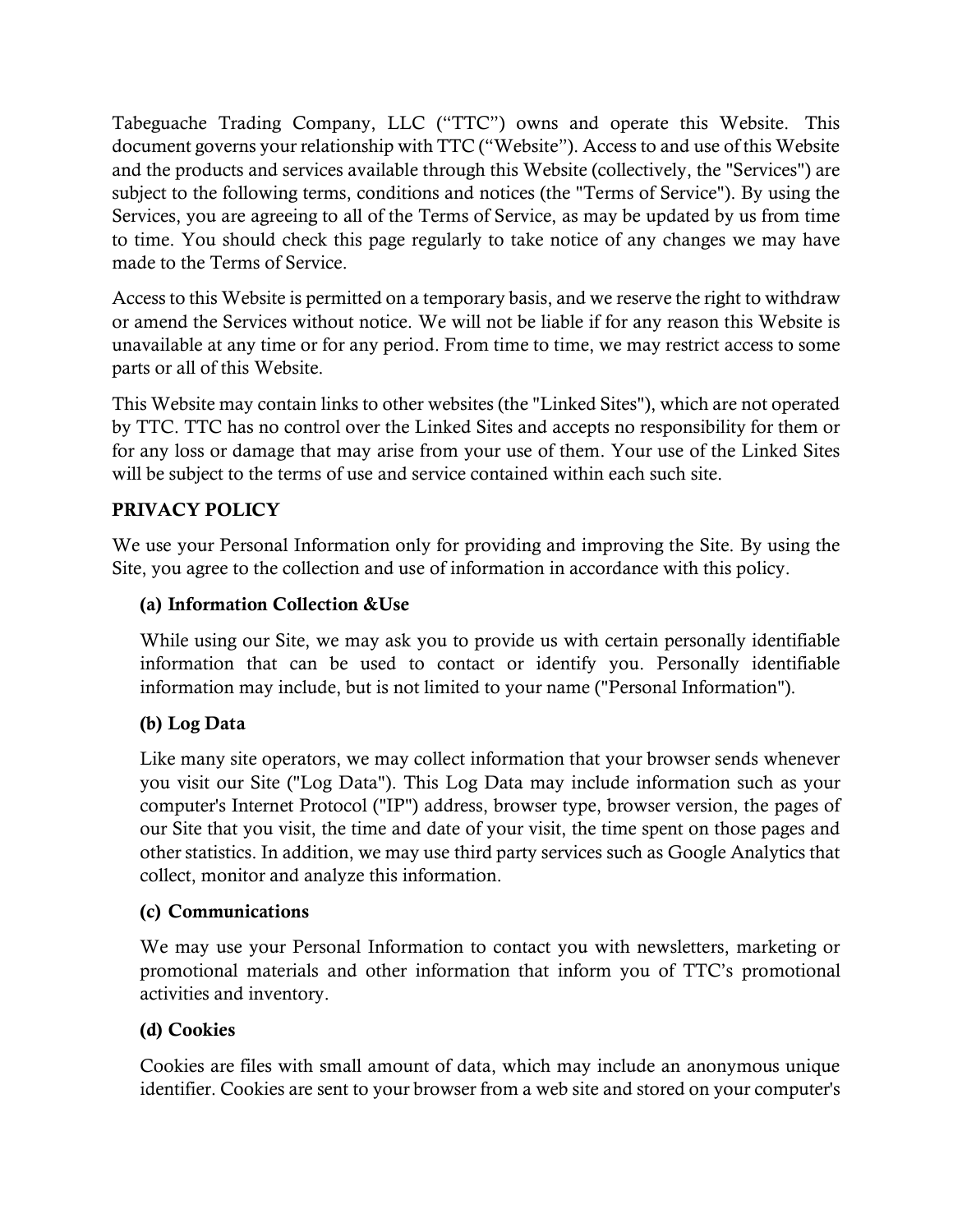hard drive. Like many sites, we use "cookies" to collect information. You can instruct your browser to refuse all cookies or to indicate when a cookie is being sent. However, if you do not accept cookies, you may not be able to use some portions of our Site.

# (e) Security

The security of your Personal Information is important to us, but remember that no method of transmission over the Internet, or method of electronic storage, is 100% secure. While we strive to use commercially acceptable means to protect your Personal Information, we cannot guarantee its absolute security.

# (f) Changes To This Privacy Policy

This Privacy Policy is effective as of 6-22-17 and will remain in effect except with respect to any changes in its provisions in the future, which will be in effect immediately after being posted on this page. We reserve the right to update or change our Privacy Policy at any time and you should check this Privacy Policy periodically. Your continued use of the Service after we post any modifications to the Privacy Policy on this page will constitute your acknowledgment of the modifications and your consent to abide and be bound by the modified Privacy Policy.

## PROHIBITIONS

You must not misuse this Website. You will not: commit or encourage a criminal offense; transmit or distribute a virus, trojan, worm, logic bomb or any other material which is malicious, technologically harmful, in breach of confidence or in any way offensive or obscene; hack into any aspect of the Service; corrupt data; cause annoyance to other users; infringe upon the rights of any other person's proprietary rights; send any unsolicited advertising or promotional material, commonly referred to as "spam"; or attempt to affect the performance or functionality of any computer facilities of or accessed through this Website. Breaching this provision would constitute a criminal offense and TTC will report any such breach to the relevant law enforcement authorities and disclose your identity to them.

We will not be liable for any loss or damage caused by a distributed denial-of-service attack, viruses or other technologically harmful material that may infect your computer equipment, computer programs, data or other proprietary material due to your use of this Website or to your downloading of any material posted on it, or on any website linked to it.

## INTELLECTUAL PROPERTY, SOFTWARE AND CONTENT

The intellectual property rights in all software and content (including photographic images) made available to you on or through this Website remains the property of TTC or its licensors and are protected by copyright laws and treaties around the world. All such rights are reserved by TTC and its licensors. You may store, print and display the content supplied solely for your own personal use. You are not permitted to publish, manipulate, distribute or otherwise reproduce, in any format, any of the content or copies of the content supplied to you or which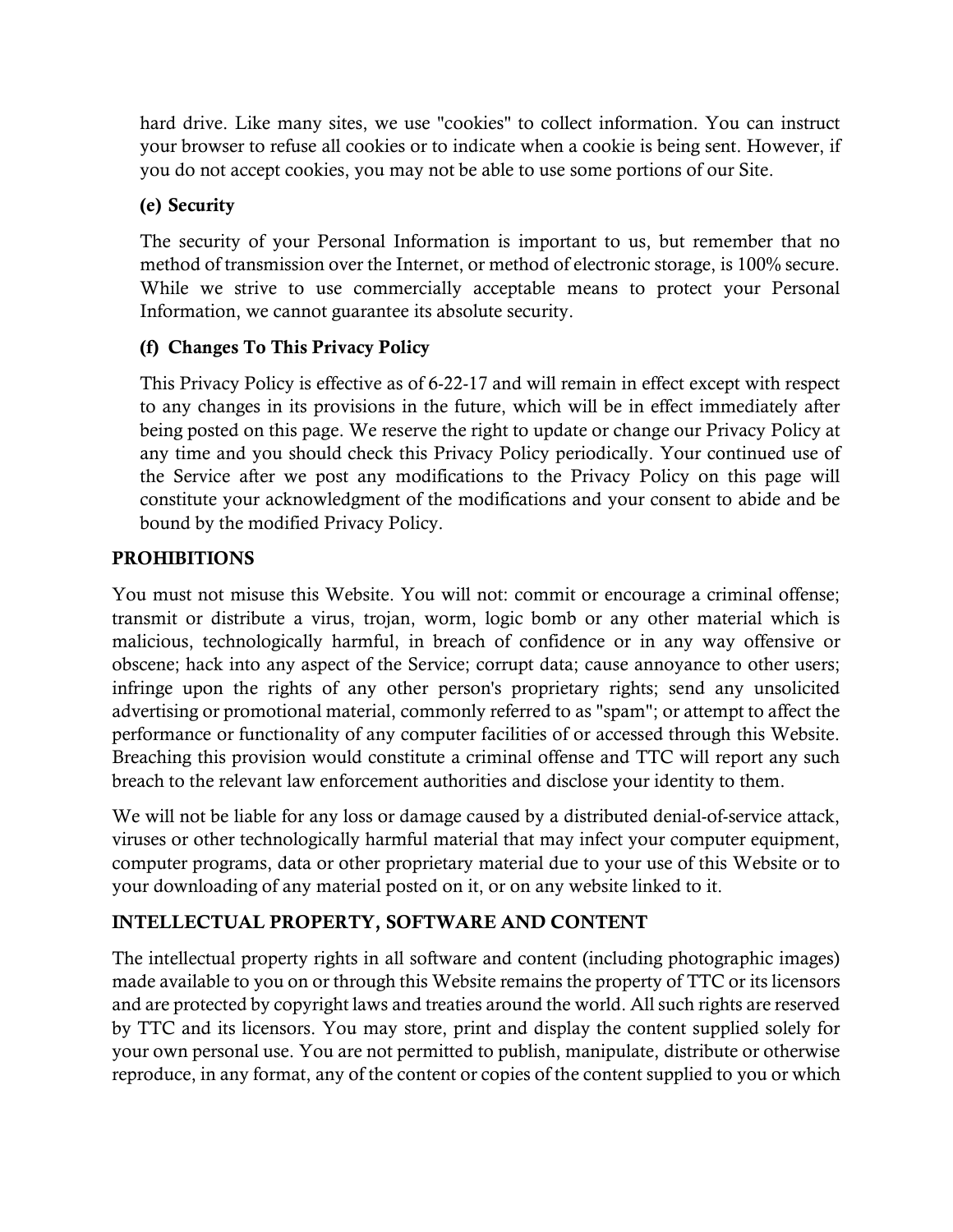appears on this Website nor may you use any such content in connection with any business or commercial enterprise.

# TERMS OF SALE

By placing an order you are offering to purchase a product on and subject to the following terms and conditions. All orders are subject to availability and confirmation of the order price.

Dispatch times may vary according to availability and subject to any delays resulting from postal delays or force majeure for which we will not be responsible.

In order to contract with TTC you must be over 18 years of age and possess a valid credit or debit card issued by a bank acceptable to us. TTC retains the right to refuse any request made by you. If your order is accepted we will inform you by email. When placing an order you undertake that all details you provide to us are true and accurate, that you are an authorized user of the credit or debit card used to place your order and that there are sufficient funds to cover the cost of the goods. All prices advertised are subject to such changes.

# (a) Our Contract

When you place an order, you will receive an acknowledgement e-mail confirming receipt of your order: this email will only be an acknowledgement and will not constitute acceptance of your order. A contract between us will not be formed until we send you confirmation by email that the goods which you ordered have been dispatched to you. Only those goods listed in the confirmation e-mail sent at the time of dispatch will be included in the contract formed.

# (b) Pricing and Availability

Whilst we try and ensure that all details, descriptions and prices which appear on this Website are accurate, errors may occur. If we discover an error in the price of any goods which you have ordered we will inform you of this as soon as possible and give you the option of reconfirming your order at the correct price or cancelling it. If we are unable to contact you we will treat the order as cancelled. If you cancel and you have already paid for the goods, you will receive a full refund.

Delivery costs will be charged in addition; such additional charges are clearly displayed where applicable and included in the 'Total Cost'.

# (c) Payment

Upon receiving your order we carry out a standard authorization check on your payment card to ensure there are sufficient funds to fulfil the transaction. Your card will be debited upon authorization being received. The monies received upon the debiting of your card shall be treated as a deposit against the value of the goods you wish to purchase. Once the goods have been dispatched and you have been sent a confirmation email the monies paid as a deposit shall be used as consideration for the value of goods you have purchased as listed in the confirmation email.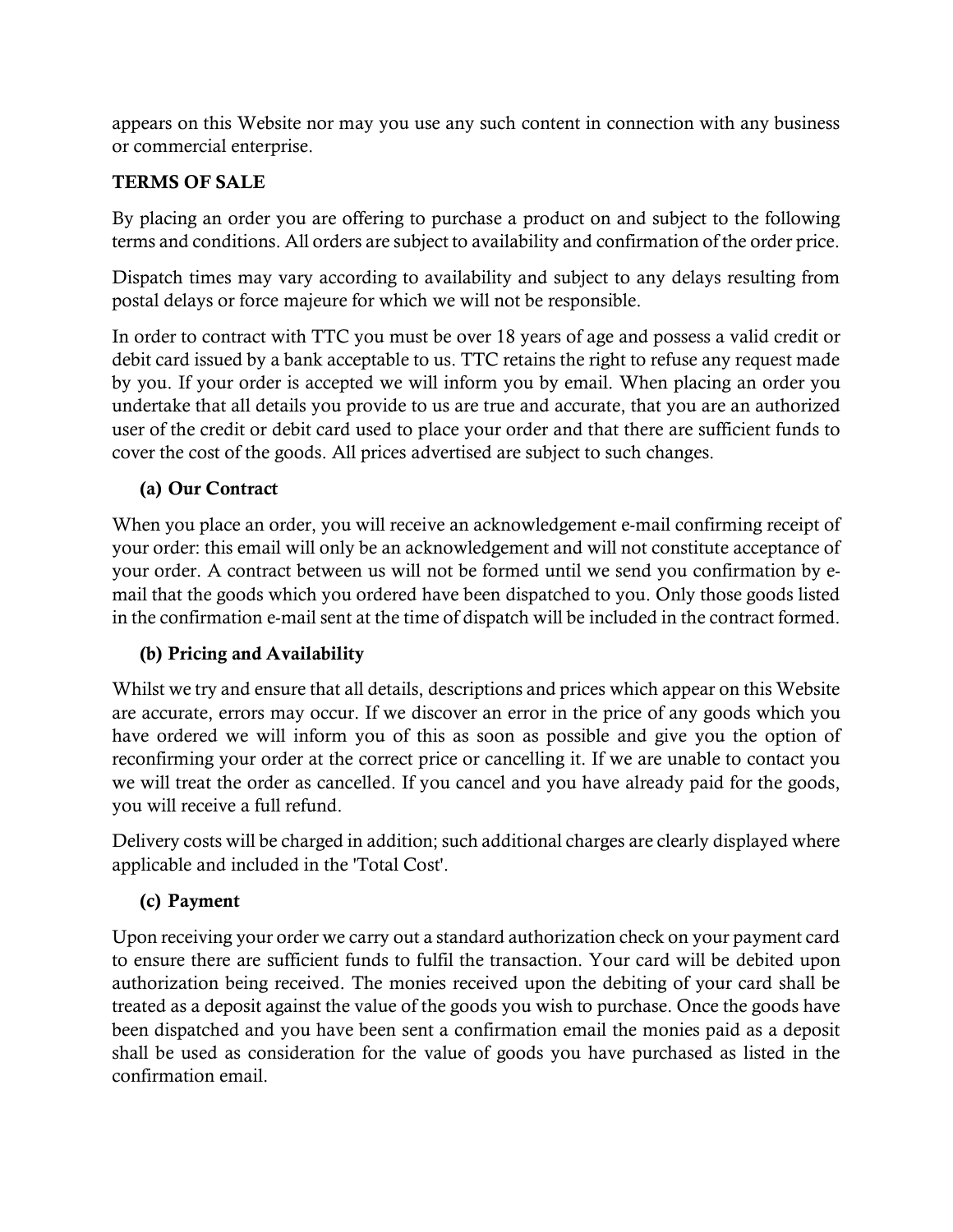### DISCLAIMER OF LIABILITY

The material displayed on this Website is provided without any guarantees, conditions or warranties as to its accuracy. Unless expressly stated to the contrary to the fullest extent permitted by law TTC and its suppliers, content providers and advertisers hereby expressly exclude all conditions, warranties and other terms which might otherwise be implied by statute, common law or the law of equity and shall not be liable for any damages whatsoever, including but without limitation to any direct, indirect, special, consequential, punitive or incidental damages, or damages for loss of use, profits, data or other intangibles, damage to goodwill or reputation, or the cost of procurement of substitute goods and services, arising out of or related to the use, inability to use, performance or failures of this Website or the Linked Sites and any materials posted thereon, irrespective of whether such damages were foreseeable or arise in contract, tort, equity, restitution, by statute, at common law or otherwise. This does not affect TTC's liability for death or personal injury arising from its negligence, fraudulent misrepresentation, misrepresentation as to a fundamental matter or any other liability which cannot be excluded or limited under applicable law.

#### LINKING TO THIS WEBSITE

You may link to our home page, provided you do so in a way that is fair and legal and does not damage our reputation or take advantage of it, but you must not establish a link in such a way as to suggest any form of association, approval or endorsement on our part where none exists. You must not establish a link from any website that is not owned by you. This Website must not be framed on any other site, nor may you create a link to any part of this Website other than the home page. We reserve the right to withdraw linking permission without notice.

# DISCLAIMER AS TO OWNERSHIP OF TRADE MARKS, IMAGES OF PERSONALITIES AND THIRD-PARTY COPYRIGHT

Except where expressly stated to the contrary all persons (including their names and images), third party trademarks and content, services and/or locations featured on this Website are in no way associated, linked or affiliated with TTC and you should not rely on the existence of such a connection or affiliation. Any trade marks/names featured on this Website are owned by the respective trade mark owners. Where a trade mark or brand name is referred to it is used solely to describe or identify the products and services and is in no way an assertion that such products or services are endorsed by or connected to TTC.

#### INDEMNITY

You agree to indemnify, defend and hold harmless TTC, its members, directors, officers, employees, consultants, agents, and affiliates, from any and all third party claims, liability, damages and/or costs (including, but not limited to, legal fees) arising from your use this Website or your breach of the Terms of Service.